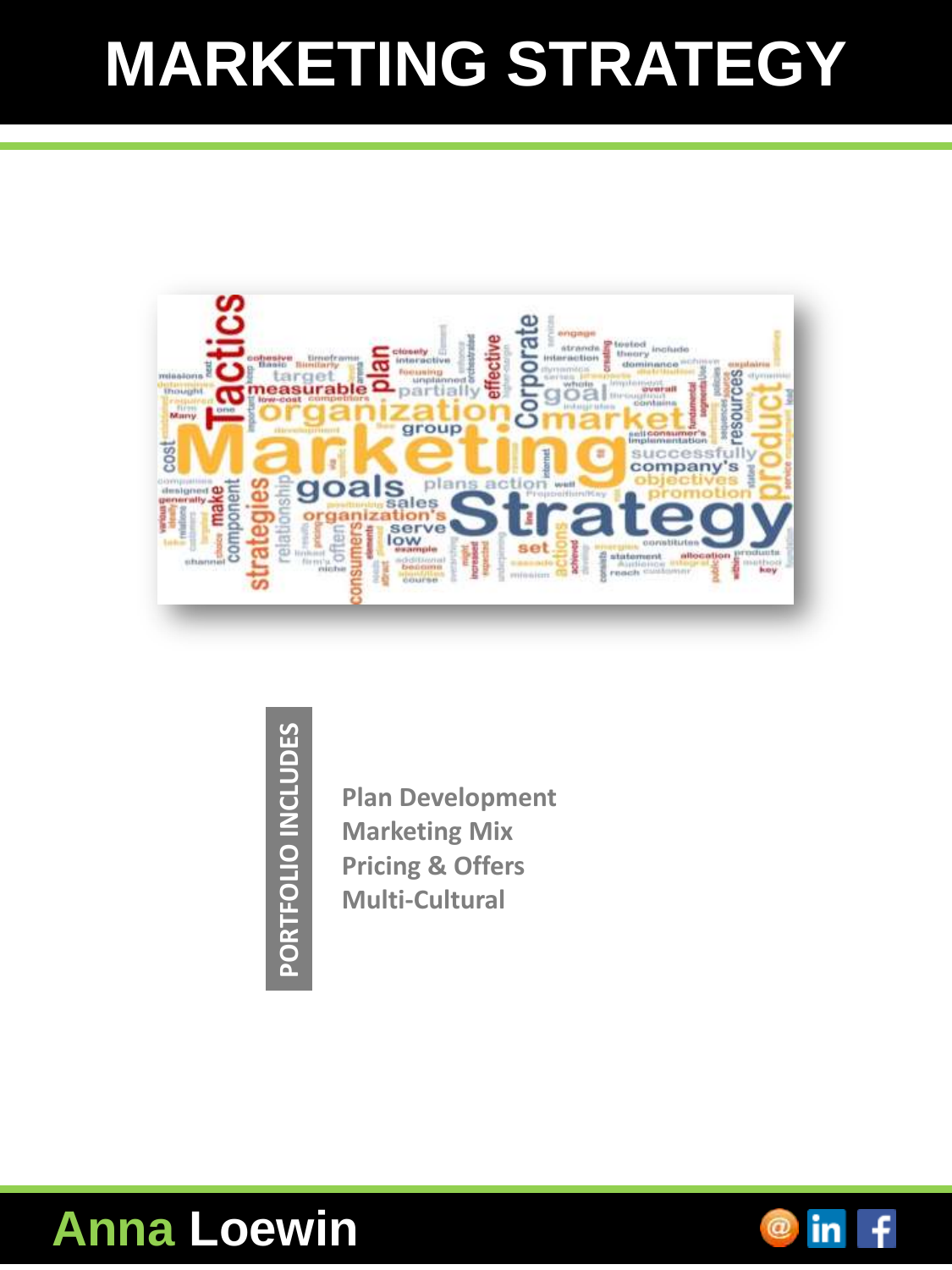# **PLAN DEVELOPMENT**



**ANNUAL LOCAL MARKETING PLAN** integrating Corporate objectives tweaked for local execution. **RESULTS:** Meet Corporate objectives and exceed local objectives based on targeting strategies: unique demographics, growing communities, and traffic habits within stores .





#### **Anna Loewin**

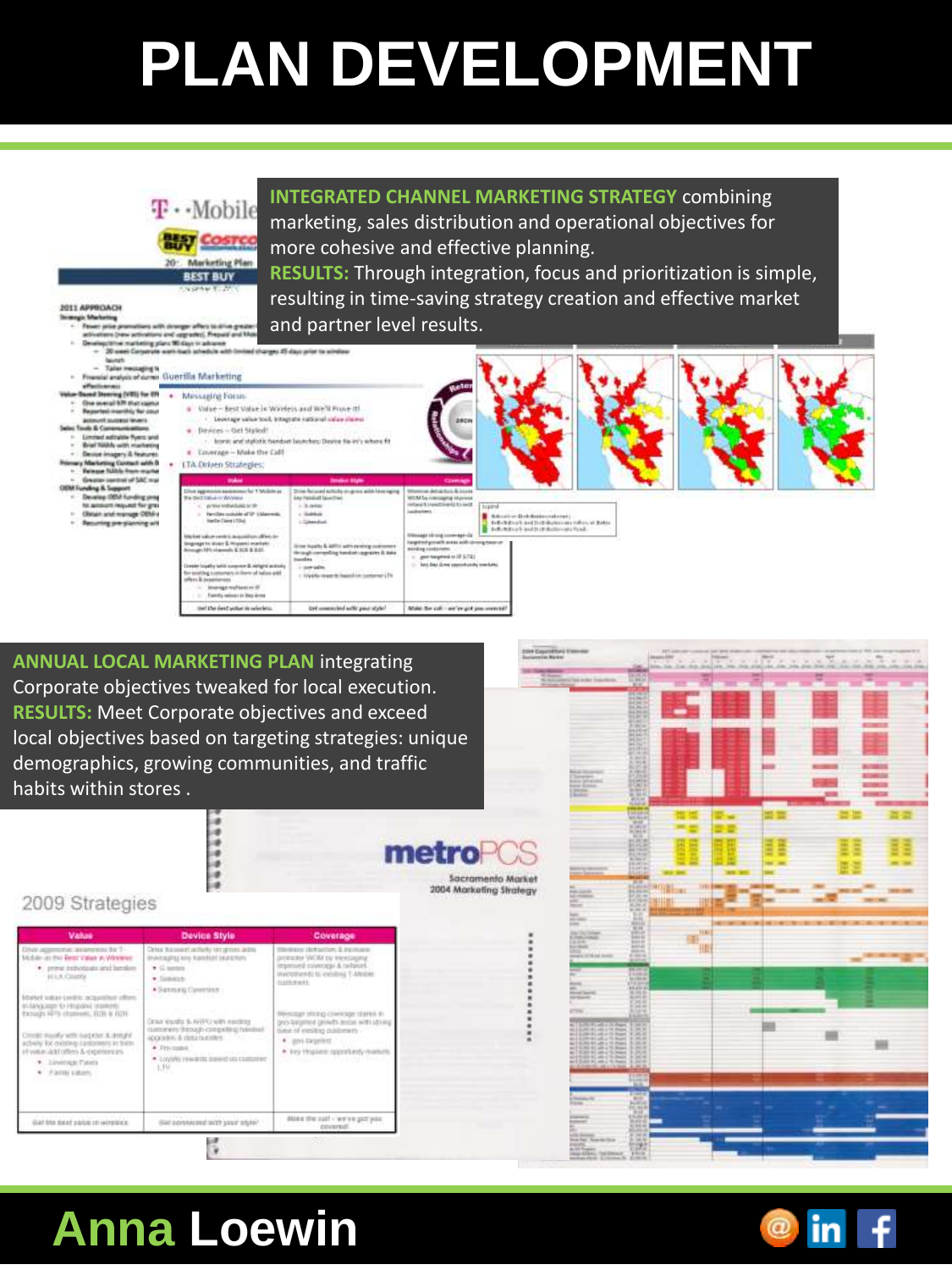## **MARKETING MIX**

**REFERENCING ANALYSIS & MEDIA MIX** to understand sweet spots in purchasing cycles and behavior to best target consumers not only where they live, but also when they are seeking service/product and on what media.

**RESULTS:** Efficient execution of marketing tactics with limited wasted impressions by medium, and timed within the correct purchase funnel frame.



### **Anna Loewin**

**Enterprise**

**Enterprise Enterprise AVENUE AVENUE AVENUE** 

**Executive (C-Level, President, President, President, President, VP)** 

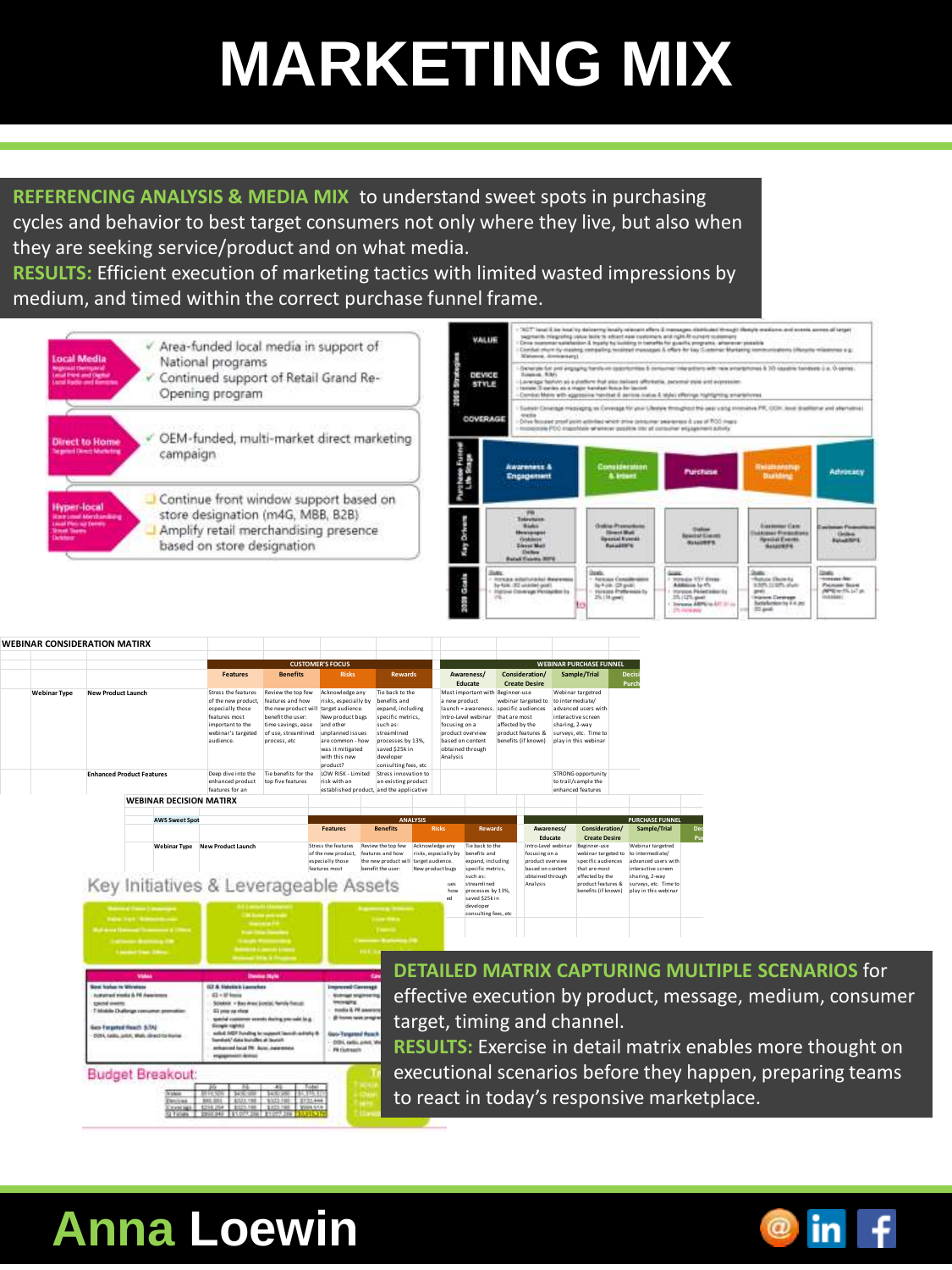## **PRICING & OFFERS**

#### **Trial brief:**

**CUSTOMIZED OFFERS BY NEIGHBORHOOD** that captures interest not only for a pricing or product offer, but also

Offer: Unlimited Talk, Text and Web for \$59.99 / month (SIM) Focus of Test: Traffic impact of \$59.99 SIMO price point<br>Traffic impact of localized & inexpensive factics Operational execution of SIMO in highly competitive environment (front) Timing:<br>
Wit go America asked for it. We Budget: 7 traducing. uan Moi Markets: **UNLIMITED** UNLIMITED | UNLIMI Area: ta \$50 GIFT CARD & POSTCARD - JANUARY 2010 West<br>South S. \$4999 SAN FRANCISCO & LOS ANGELES RAMP STORES ONLY East sed 1/18/10 Central GOAL: To actively promote a \$50 Gift Card with Even More & Even More+ service activation in order to d West Messages<br>SIDE 1 - Android Smartphones ANDROID ARE HERE

for a unique bundle or special event, available at several retailers nearby. **RESULTS:** Offer customization and local purchase activation is driven by each neighborhood's DNA,

> **Retail Only** metroGOLD Program

> > in

navigating more consumers into consideration and choice, since the offer is more relevant to them. a verere

> SIDE 2: Plans & \$50 Offer and the second second and only on the second second and con-

**Red 10** 

The Ballis<br>2 September<br>22 September ۸ **Washington RETENTION STRATEGIES** targeting both current and former customer base to enhance the customer experience, reduce churn and winback patrons.

**RESULTS:** In addition to reduced churn and engaged customers, sales increase through word-of-mouth endorsements – especially in today's social media environment.



#### **Anna Loewin**